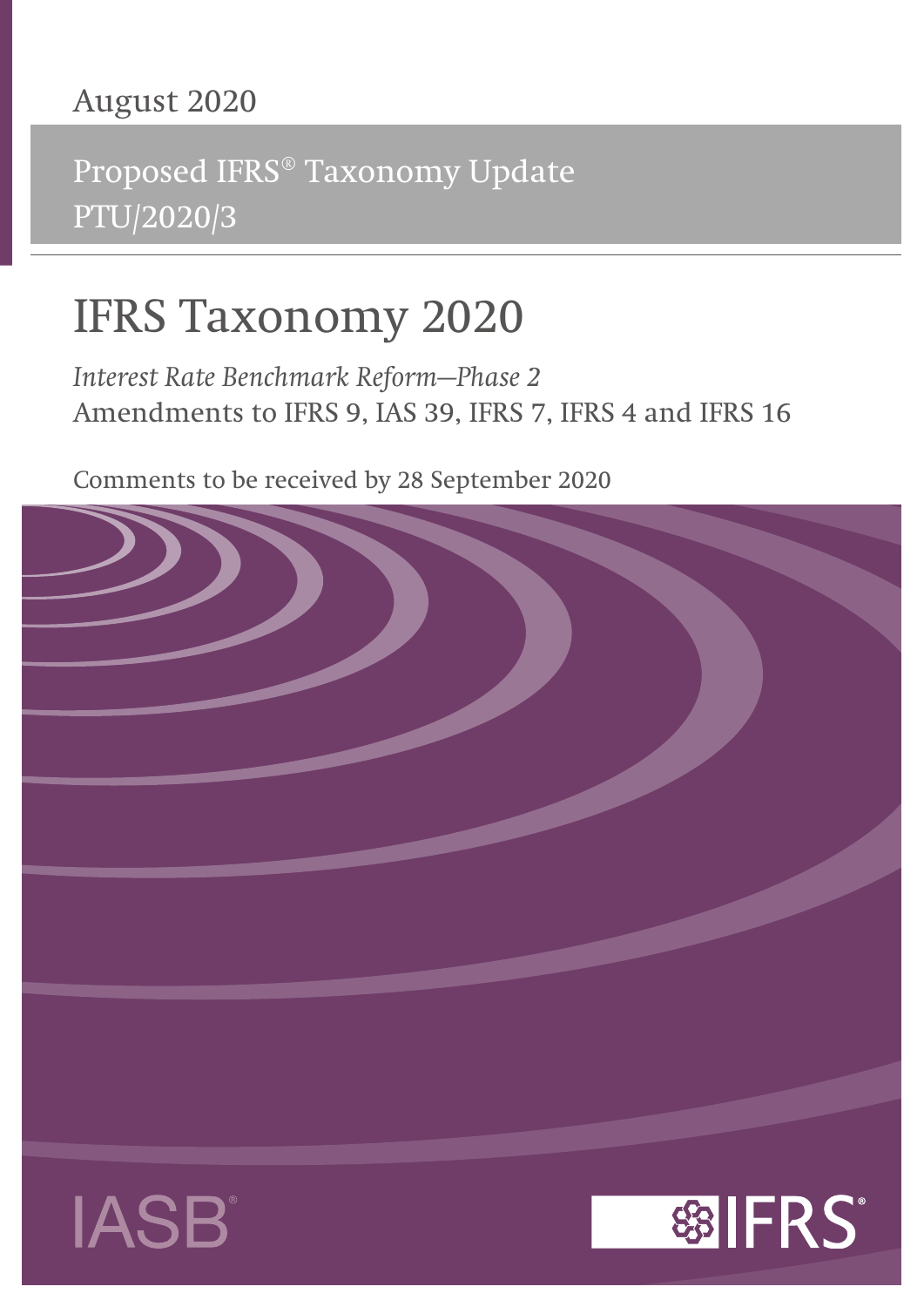## **IFRS® Taxonomy 2020**

### Proposed Update 3

*Interest Rate Benchmark Reform—Phase 2*

### Amendments to IFRS 9, IAS 39, IFRS 7, IFRS 4 and IFRS 16

Comments to be received by 28 September 2020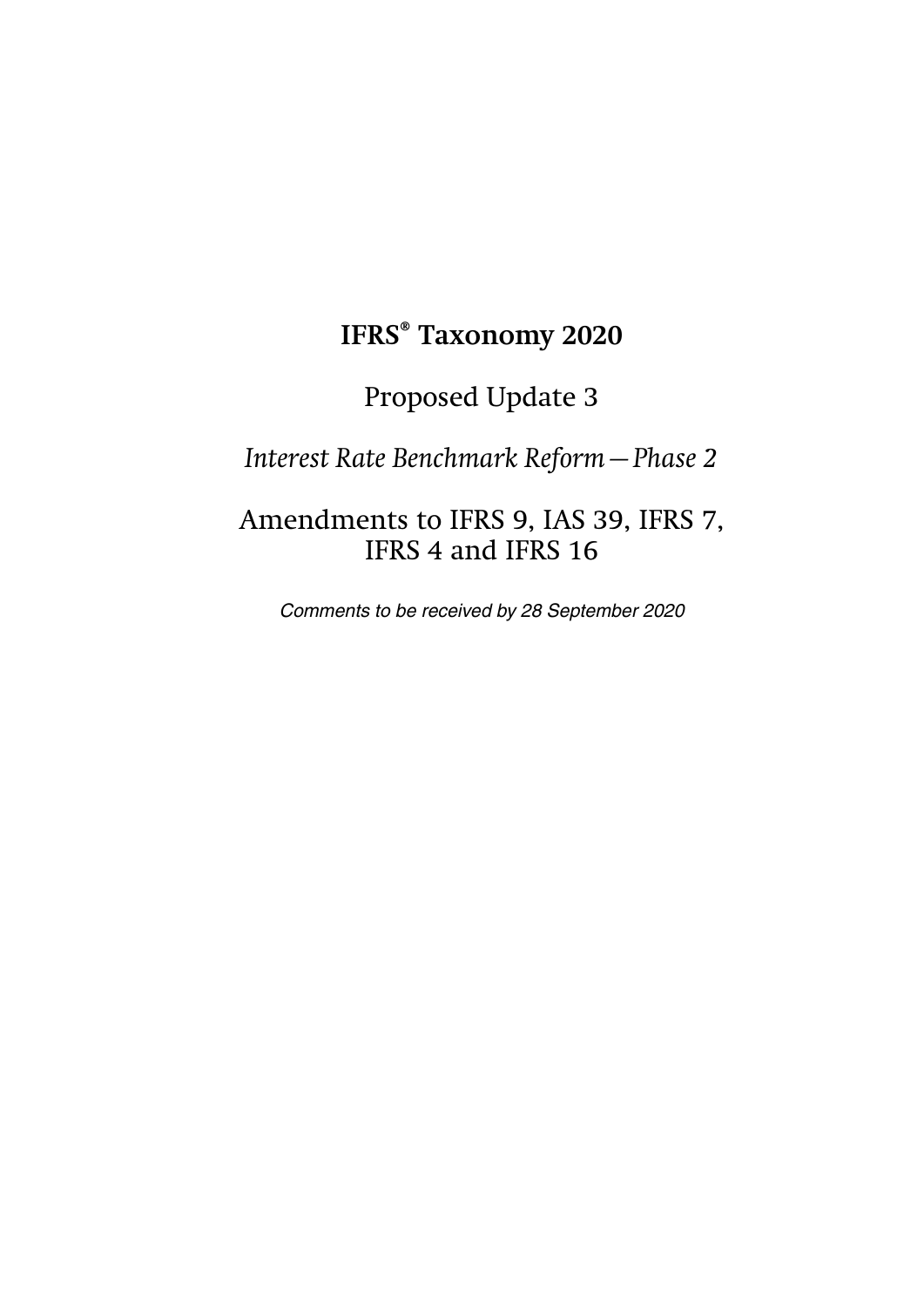IFRS® Taxonomy 2020—Proposed Update 3 *Interest Rate Benchmark Reform—Phase 2* is published by the International Accounting Standards Board (Board) for comment only. Comments need to be received by **28 September 2020** and should be submitted by email to [commentletters@ifrs.org](mailto:commentletters@ifrs.org) or online at <https://www.ifrs.org/projects/open-for-comment/>.

All comments will be on the public record and posted on our website at [www.ifrs.org](https://www.ifrs.org) unless the respondent requests confidentiality. Such requests will not normally be granted unless supported by a good reason, for example, commercial confidence. Please see our website for details on this policy and on how we use your personal data.

**Disclaimer:** To the extent permitted by applicable law, the Board and the IFRS Foundation (Foundation) expressly disclaim all liability howsoever arising from this publication or any translation thereof whether in contract, tort or otherwise to any person in respect of any claims or losses of any nature including direct, indirect, incidental or consequential loss, punitive damages, penalties or costs.

Information contained in this publication does not constitute advice and should not be substituted for the services of an appropriately qualified professional.

#### **Copyright © 2020 IFRS Foundation**

**All rights reserved.** Reproduction and use rights are strictly limited. Please contact the Foundation for further details at [permissions@ifrs.org](mailto:permissions@ifrs.org).

Copies of Board publications may be ordered from the Foundation by emailing [publications@ifrs.org](mailto:publications@ifrs.org)  or visiting our shop at<https://shop.ifrs.org>.



The Foundation has trade marks registered around the world (Marks) including 'IAS®, 'IASB®, the IASB® logo, 'IFRIC®', 'IFRS®', the IFRS® logo, 'IFRS for SMEs®', the IFRS for SMEs® logo, 'International Accounting Standards®', 'International Financial Reporting Standards®', the 'Hexagon Device', 'NIIF®' and 'SIC®'. Further details of the Foundation's Marks are available from the Foundation on request.

The Foundation is a not-for-profit corporation under the General Corporation Law of the State of Delaware, USA and operates in England and Wales as an overseas company (Company number: FC023235) with its principal office in the Columbus Building, 7 Westferry Circus, Canary Wharf, London, E14 4HD.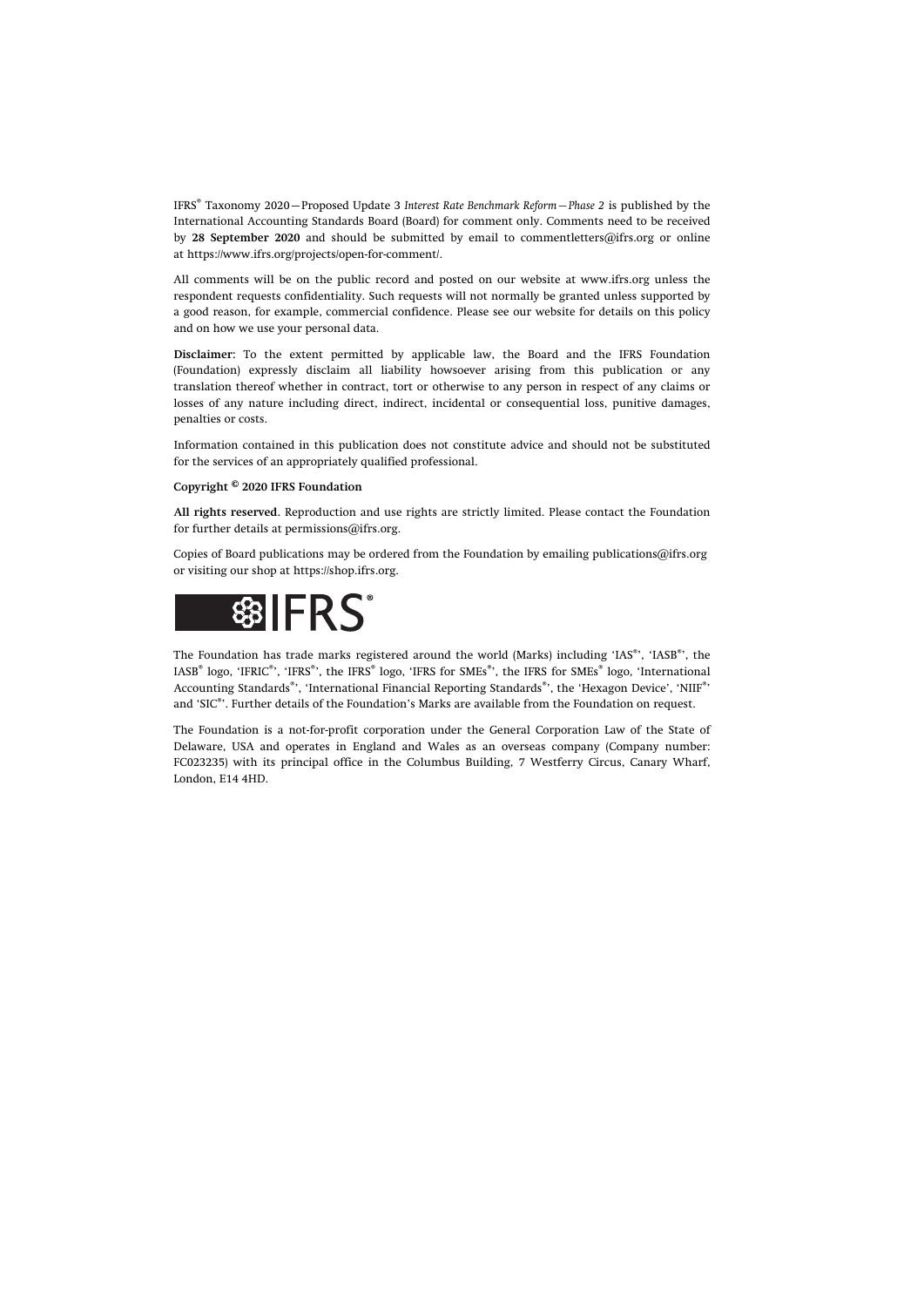#### **CONTENTS**

|                                                                                                                      | from page |
|----------------------------------------------------------------------------------------------------------------------|-----------|
| OVERVIEW OF THE PROPOSED CHANGES TO THE IFRS TAXONOMY                                                                | 4         |
| Introduction                                                                                                         | 4         |
| Reading this proposed update                                                                                         | 4         |
| <b>IFRS Taxonomy files</b>                                                                                           | 4         |
| <b>Next steps</b>                                                                                                    | 4         |
| <b>INVITATION TO COMMENT</b>                                                                                         | 5         |
| Introduction                                                                                                         | 5         |
| <b>Questions for respondents</b>                                                                                     | 5         |
| <b>Deadline</b>                                                                                                      | 5         |
| How to comment                                                                                                       | 6         |
| NEW DISCLOSURES INTRODUCED BY INTEREST RATE BENCHMARK<br><b>REFORM-PHASE 2</b>                                       | 7         |
| New disclosure requirements in IFRS 7                                                                                | 7         |
| <b>Proposed new elements</b>                                                                                         | 8         |
| Proposed new table                                                                                                   | 8         |
| Effective date of the amendments and disclosure of fact of early application                                         | 9         |
| Documentation labels for new elements                                                                                | 10        |
| APPROVAL BY THE BOARD OF PROPOSED IFRS TAXONOMY UPDATE<br><b>INTEREST RATE BENCHMARK REFORM—PHASE 2 PUBLISHED IN</b> |           |
| <b>AUGUST 2020</b>                                                                                                   | 12        |
| <b>APPENDIX—IFRS TAXONOMY CONTENT TERMINOLOGY</b>                                                                    | 13        |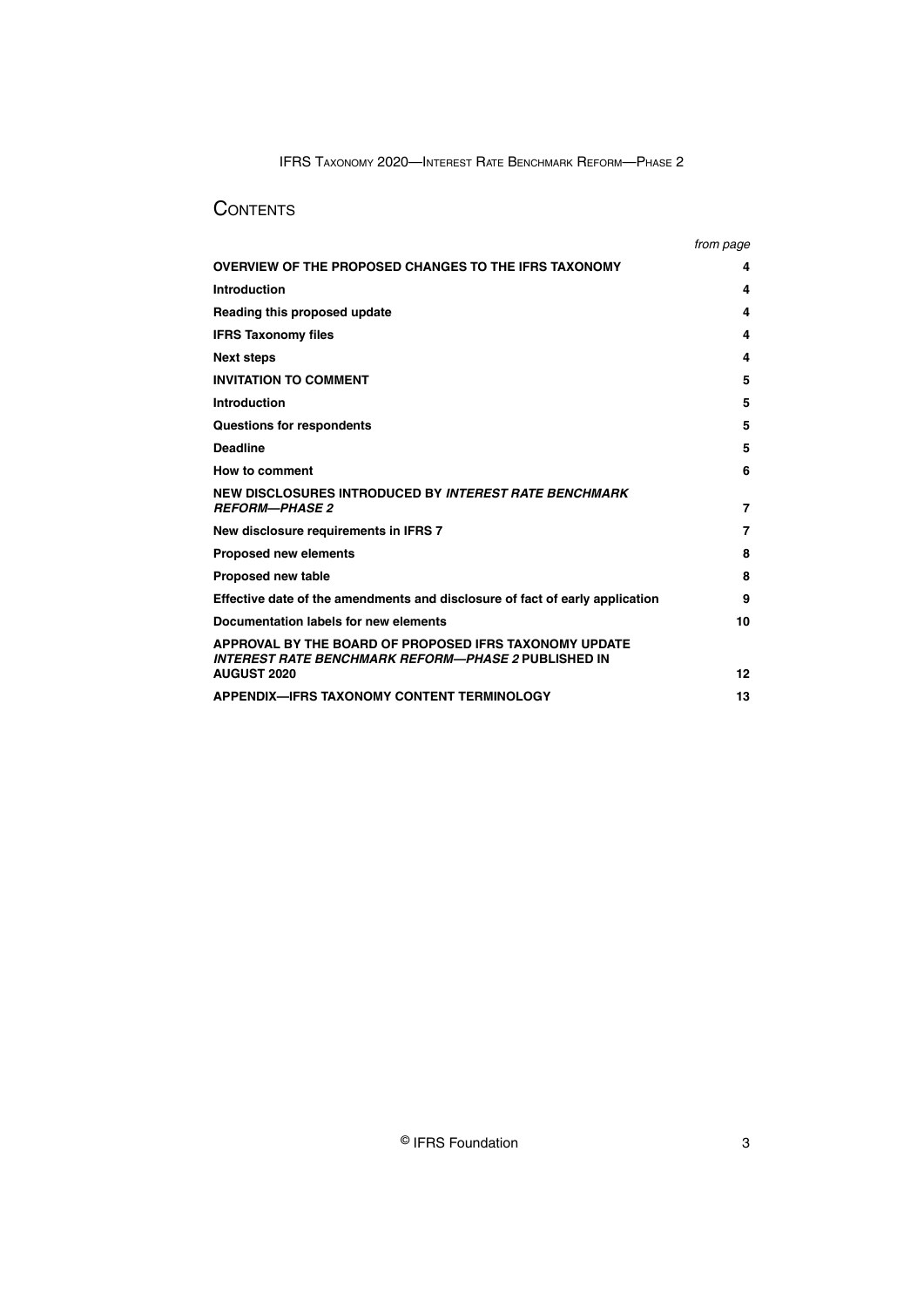#### <span id="page-4-0"></span>**Overview of the proposed changes to the IFRS Taxonomy**

#### **Introduction**

In August 2020 the International Accounting Standards Board (Board) issued *Interest Rate Benchmark Reform—Phase 2* (the amendments), which amended IFRS 9 *Financial Instruments*, IAS 39 *Financial Instruments: Recognition and Measurement*, IFRS 7 *Financial Instruments: Disclosures*, IFRS 4 *Insurance Contracts* and IFRS 16 *Leases*. The amendments added new disclosure requirements to IFRS 7 to enable users of financial statements to understand the effect of interest rate benchmark reform on an entity's financial instruments and risk management strategy. Earlier application of the amendments is permitted. If an entity applies these amendments for an earlier period, it shall disclose that fact.

To reflect the amended disclosure requirements, the Board proposes to add four elements and one table to the IFRS Taxonomy, as described in paragraphs 3–10. The documentation labels of the new IFRS Taxonomy elements are included in paragraph 11.

#### **Reading this proposed update**

This document uses taxonomy-specific terminology. For more information, please refer to the *Guide to understanding the IFRS Taxonomy Update* and *Using the IFRS Taxonomy—A* preparer's guide.<sup>1</sup> The appendix provides brief explanations of the IFRS Taxonomy terms used in this document.

#### **IFRS Taxonomy files**

IFRS Taxonomy files are not provided for this Proposed IFRS Taxonomy Update because the changes are narrow in scope.

#### **Next steps**

The Board will analyse comments received on this Proposed IFRS Taxonomy Update and make necessary amendments. After approval by the Board, a final IFRS Taxonomy Update will be released.

<sup>1</sup> The *Guide to understanding the IFRS Taxonomy Update* is available at [https://www.ifrs.org/-/media/](http://www.ifrs.org/-/media/feature/standards/taxonomy/general-resources/understanding-ifrs-taxonomy-update.pdf) [feature/standards/taxonomy/general-resources/understanding-ifrs-taxonomy-update.pdf](http://www.ifrs.org/-/media/feature/standards/taxonomy/general-resources/understanding-ifrs-taxonomy-update.pdf). *Using the IFRS Taxonomy—A preparer's guide* is available at [https://www.ifrs.org/-/media/feature/resources-for/](http://www.ifrs.org/-/media/feature/resources-for/preparers/xbrl-using-the-ifrs-taxonomy-a-preparers-guide-january-2019.pdf) [preparers/xbrl-using-the-ifrs-taxonomy-a-preparers-guide-january-2019.pdf](http://www.ifrs.org/-/media/feature/resources-for/preparers/xbrl-using-the-ifrs-taxonomy-a-preparers-guide-january-2019.pdf).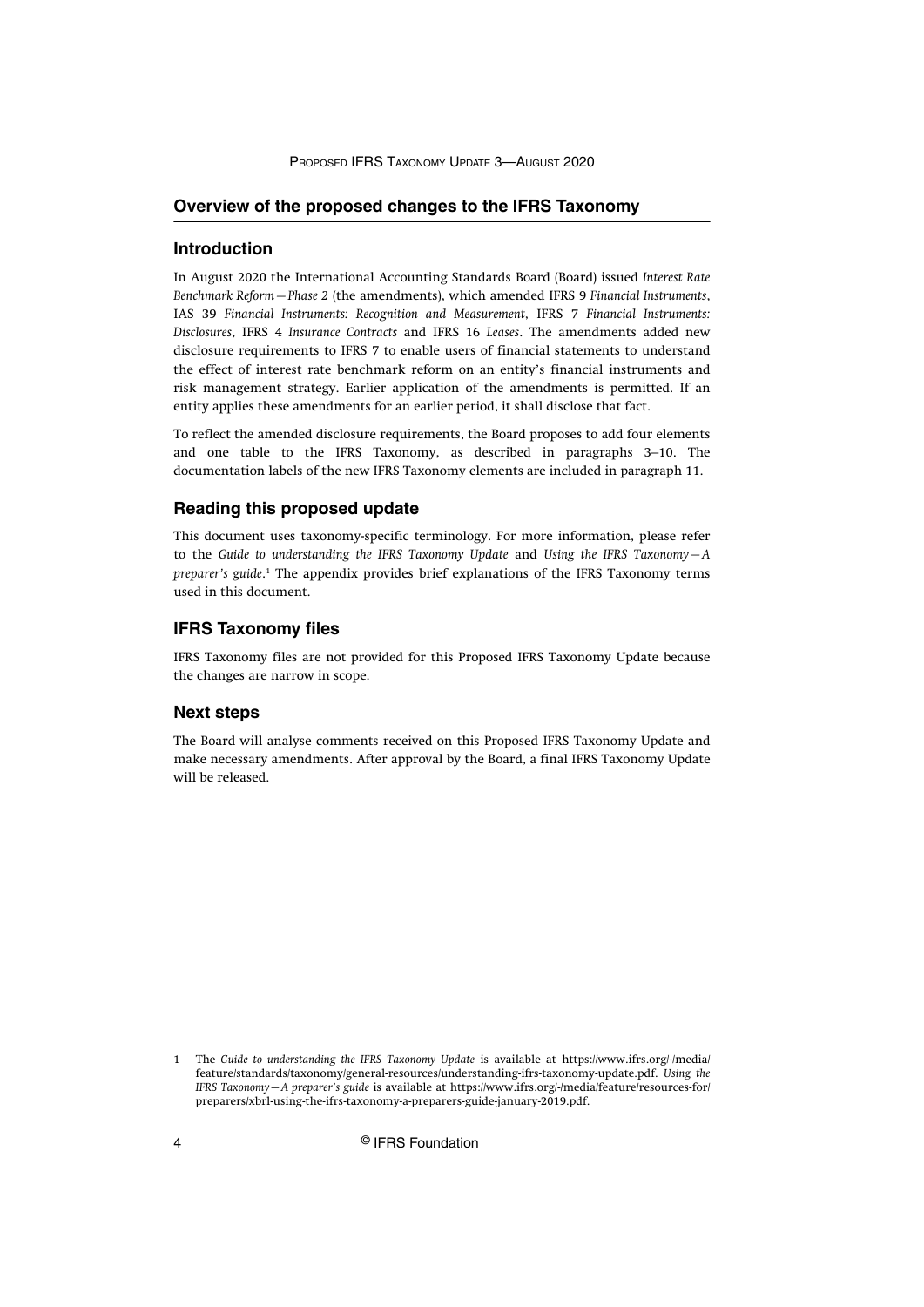#### <span id="page-5-0"></span>**Invitation to comment**

#### **Introduction**

The Board invites comments on this Proposed IFRS Taxonomy Update, particularly on the questions set out below. Comments are most helpful if they:

- (a) address the questions as stated;
- (b) indicate the specific IFRS Taxonomy item, table or group of items to which they relate;
- (c) contain a clear rationale; and
- (d) include any alternative the Board should consider, if applicable.

Comments on the IFRS Taxonomy as a whole are also welcome. However, IFRS Taxonomy amendments resulting from such comments may be included in a subsequent update.

#### **Questions for respondents**

**Question 1—Adequate reflection of amended disclosure requirements in IFRS 7**

Do the proposed changes to the IFRS Taxonomy adequately reflect the amendments to the disclosure requirements in IFRS 7 (paragraphs 3–6)?

If not, please specify what changes you suggest and why.

#### **Question 2—Disclosure of fact of early application of the amendments**

Do you agree with the proposed addition of a line item and member for the disclosure of the fact that an entity has applied the amendments early (paragraphs 7–10)?

If not, please specify what changes you suggest and why.

#### **Question 3—Appropriate use of element labels**

Do the labels of new elements that have been proposed for the IFRS Taxonomy faithfully represent the meaning of the elements?

If not, please specify what changes you suggest and why.

#### **Question 4—Appropriate use of documentation labels**

Do the documentation labels of new elements that have been proposed for the IFRS Taxonomy appropriately define those elements (paragraph 11)?

If not, please specify what changes you suggest and why.

#### **Deadline**

The Board will consider all comments received in writing by 28 September 2020.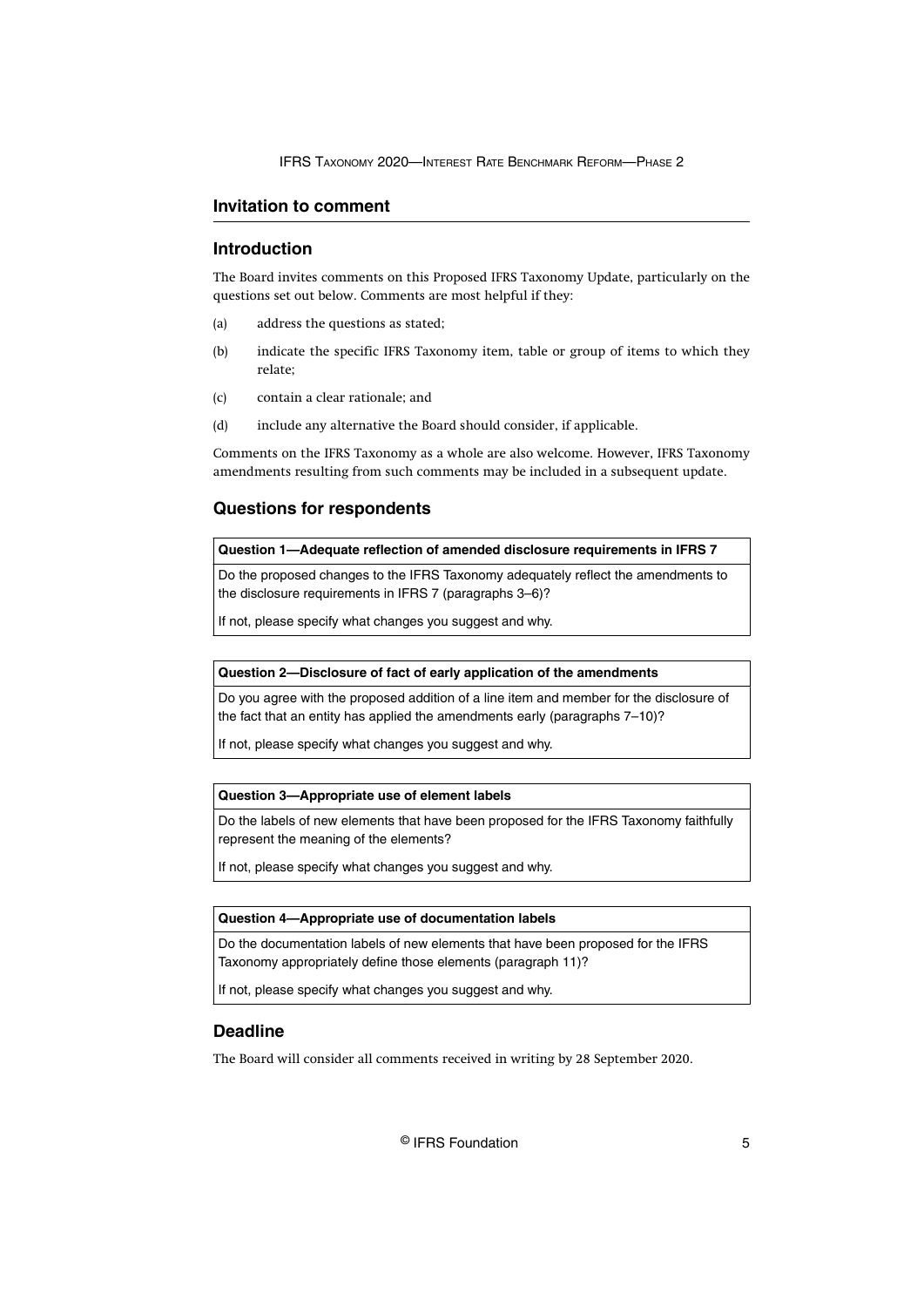#### <span id="page-6-0"></span>**How to comment**

The IFRS Foundation's offices are closed temporarily in line with government measures to stem the covid-19 pandemic. However, we are working and will consider your views in finalising the proposed update. Please submit your comments electronically.

Online <https://www.ifrs.org/projects/open-for-comment/>

By email [commentletters@ifrs.org](mailto:commentletters@ifrs.org)

Your comments will be on the public record and posted on our website unless you request confidentiality and we grant your request. We do not normally grant such requests unless they are supported by a good reason, for example, commercial confidence. Please see our website for details on this policy and on how we use your personal data.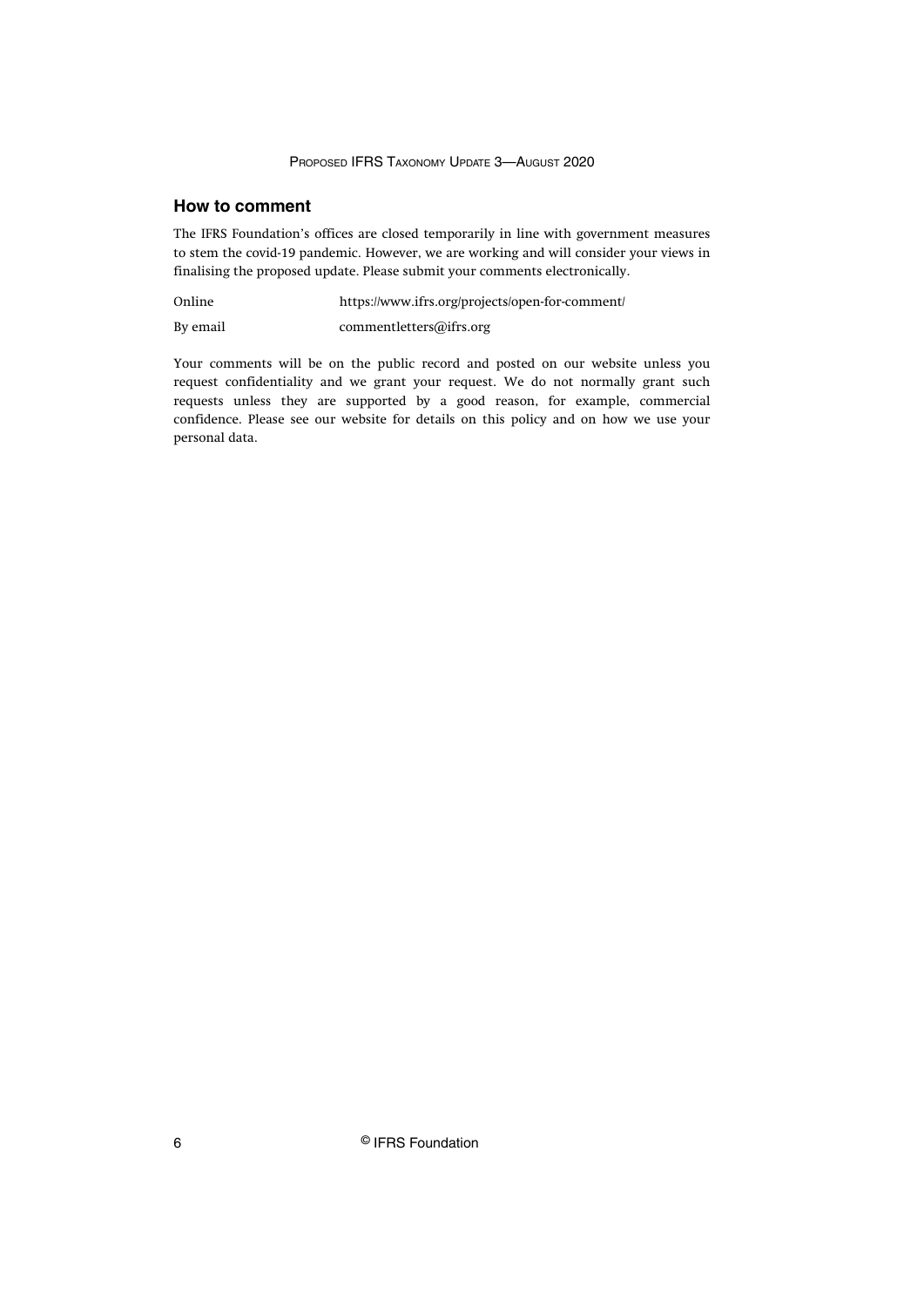<span id="page-7-0"></span>In this Proposed IFRS Taxonomy Update, changes to the IFRS Taxonomy elements are shown in tables.

New elements are shaded in green. Existing elements provided for context only (no changes are proposed) use grey text.

Indents are used to indicate a parent-child relationship between IFRS Taxonomy elements.

#### **New disclosures introduced by Interest Rate Benchmark Reform —Phase 2**

#### **New disclosure requirements in IFRS 7**

1

IFRS 7 *Financial Instruments: Disclosures*, as amended in August 2020, added the following disclosure requirements related to interest rate benchmark reform:

- 24I To enable users of financial statements to understand the effect of interest rate benchmark reform on an entity's financial instruments and risk management strategy, an entity shall disclose information about:
	- (a) the nature and extent of risks to which the entity is exposed arising from financial instruments subject to interest rate benchmark reform, and how the entity manages these risks; and
	- (b) the entity's progress in completing the transition to alternative benchmark rates, and how the entity is managing the transition.
- 24J To meet the objectives in paragraph 24I, an entity shall disclose:
	- (a) how the entity is managing the transition to alternative benchmark rates, its progress at the reporting date and the risks to which it is exposed arising from financial instruments because of the transition;
	- (b) disaggregated by significant interest rate benchmark subject to interest rate benchmark reform, quantitative information about financial instruments that have yet to transition to an alternative benchmark rate as at the end of the reporting period, showing separately:
		- (i) non-derivative financial assets;
		- (ii) non-derivative financial liabilities; and
		- (iii) derivatives; and
	- (c) if the risks identified in paragraph 24J(a) have resulted in changes to an entity's risk management strategy (see paragraph 22A), a description of these changes.

© IFRS Foundation 7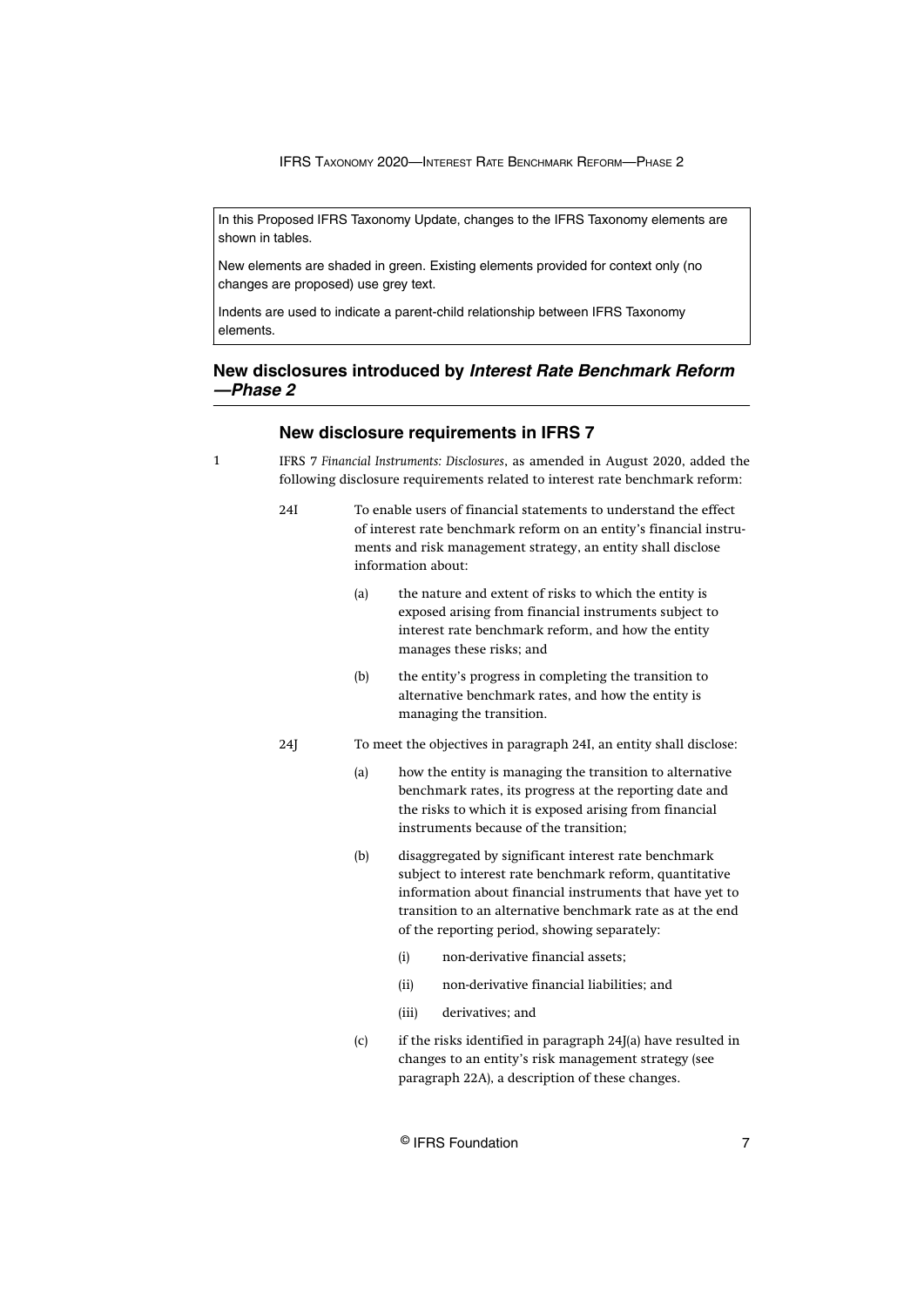- <span id="page-8-0"></span>2
- Consequently, the Board proposes to add two elements and one table in the presentation group [822390] Notes - Financial instruments.

#### **Proposed new elements**

3

To reflect in the IFRS Taxonomy the disclosure requirements described in paragraphs 24J(a) and 24J(c) of IFRS 7, the Board proposes two new text block elements:<sup>2</sup>

| Element label                                                                                                                                                                                   | F٦ | ER. | Reference       |
|-------------------------------------------------------------------------------------------------------------------------------------------------------------------------------------------------|----|-----|-----------------|
| Disclosure of how entity is managing transition<br>to alternative benchmark rates, its progress<br>and risks to which it is exposed arising from<br>financial instruments because of transition | TB | D   | IFRS $7.24J(a)$ |
| Description of changes to entity's risk manage-<br>ment strategy arising from entity's exposure to<br>financial instruments subject to interest rate<br>benchmark reform                        | TВ | D   | IFRS $7.24J(c)$ |

#### **Proposed new table**

4

To reflect in the IFRS Taxonomy the disclosure requirements described in paragraph 24J(b) of IFRS 7, the Board proposes to add a new table:

Table text block

| <b>Element label</b>                                                                                                                | EТ | ER. | Reference            |
|-------------------------------------------------------------------------------------------------------------------------------------|----|-----|----------------------|
| Disclosure of quantitative information about<br>financial instruments that have yet to transition<br>to alternative benchmark rate  | ТB | D   | IFRS $7.24J(b)$      |
| I ine items<br>Element label                                                                                                        | EТ | ER. | Reference            |
| Quantitative information about non-derivative<br>financial assets that have yet to transition to<br>alternative benchmark rate      | TB | D   | IFRS $7.24J(b)(i)$   |
| Quantitative information about non-derivative<br>financial liabilities that have yet to transition to<br>alternative benchmark rate | TB | D   | IFRS 7.24J(b)(ii)    |
| Quantitative information about derivatives that<br>have yet to transition to alternative benchmark<br>rate                          | TВ | D   | IFRS $7.24J(b)(iii)$ |

<sup>2</sup> 'ET' and 'ER' represent element type and element reference type, respectively. Element types 'T' and 'TB' represent text and text block element types, respectively. In this document, '(DM)', '(M)' and '(A)' represent default member, member and axis, respectively. For element reference type, 'D' represents disclosure requirement.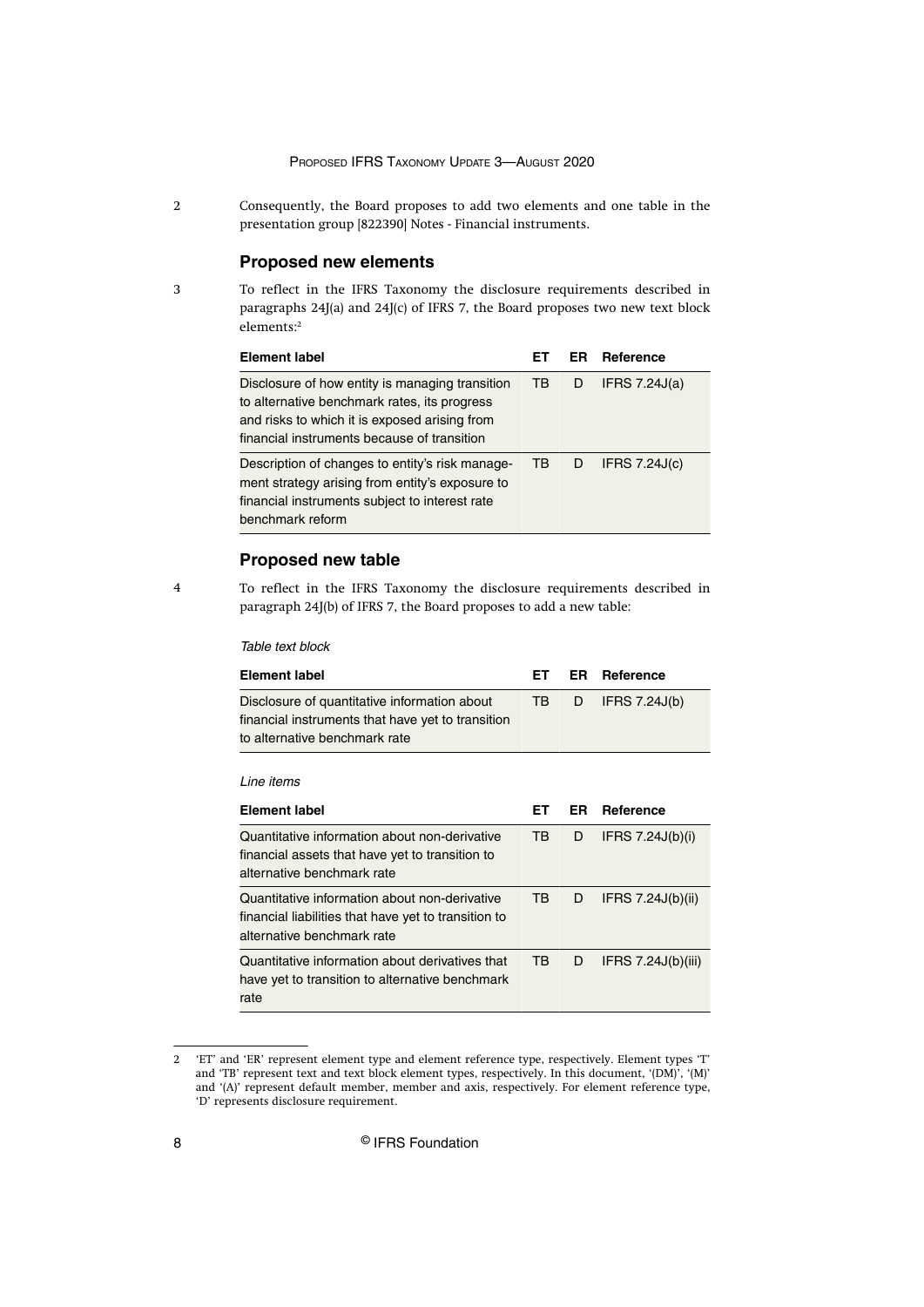<span id="page-9-0"></span>A text block element is used within the IFRS Taxonomy when information required by an IFRS Standard could be disclosed in various ways. The Board proposes to use text block elements for this disclosure of quantitative information because the disclosure requirements are not prescriptive about how the quantitative information should be provided. The amendments, therefore, permit an entity to choose the way in which it provides this quantitative information—for example, an entity can provide such information as an amount or a percentage accompanied by qualitative information to explain the context of the quantitative information. 5

#### Axis and members

6

Entities are required to disaggregate the quantitative information required by paragraph 24J(b) by significant interest rate benchmark subject to interest rate benchmark reform. To enable the reporting of this disaggregation, the Board proposes to add an axis, a default member and a member to the IFRS Taxonomy. The Board is not proposing to list all the types of interest rate benchmarks under this axis because the Board considers doing so to be outside the scope of the IFRS Taxonomy. Consequently, preparers will need to add extension members for the various significant interest rate benchmarks reported in their financial statements.

| <b>Element label</b>                                                                  | ER. | Reference     |
|---------------------------------------------------------------------------------------|-----|---------------|
| Interest rate benchmarks (A)                                                          |     | IFRS 7.24J(b) |
| Interest rate benchmarks (DM)                                                         |     | IFRS 7.24J(b) |
| Significant interest rate benchmarks subject<br>to interest rate benchmark reform (M) |     | IFRS 7.24J(b) |

#### **Effective date of the amendments and disclosure of fact of early application**

- The amendments apply to annual periods beginning on or after 1 January 2021. Earlier application of the amendments, and therefore earlier use of the proposed IFRS Taxonomy elements, is permitted. If an entity applies these amendments for an earlier period, it shall disclose that fact. 7
- Many new or amended IFRS Standards permit early application and require an entity to disclose the fact of early application. The current IFRS Taxonomy does not have a specific element for this disclosure requirement. The Board holds the view that the ease of use of the tagged data can be improved by adding new elements specially relating to the disclosure of the fact of early application. 8
- Consequently, the Board proposes to add one line item and one member element to the existing table 'Disclosure of initial application of standards or interpretations' in the presentation group [811000] Notes - Accounting policies, changes in accounting estimates and errors. Entities can use the combination of this new line item and member to tag the disclosure of the fact of early application of the *Interest Rate Benchmark Reform—Phase 2* amendments. 9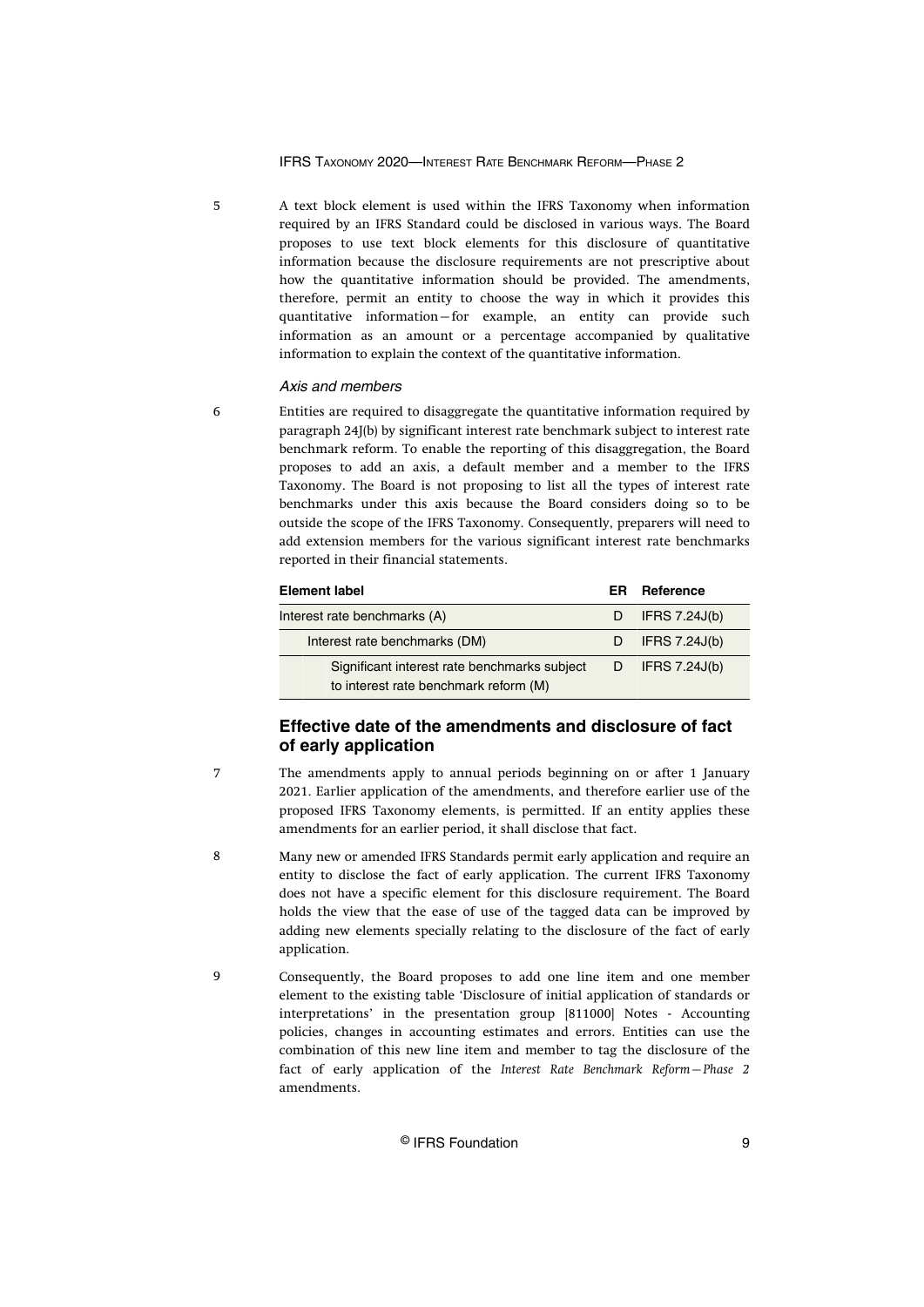#### <span id="page-10-0"></span>Line items

| <b>Element label</b>                                                                                            | EТ     | ER. | Reference                                                                |
|-----------------------------------------------------------------------------------------------------------------|--------|-----|--------------------------------------------------------------------------|
| Description of transitional provisions of initially<br>applied IFRS that might have effect on future<br>periods | $\top$ | D.  | IAS 8.28(e)                                                              |
| Description of fact that new or amended IFRS<br>Standard is applied early                                       | $\top$ | D   | <b>IFRS 9.7.1.9.</b><br>IAS 39.108H,<br><b>IFRS 4.50.</b><br>IFRS 16.C1B |

#### Axis and members

| <b>Element label</b>                       | ER | Reference                                                                |
|--------------------------------------------|----|--------------------------------------------------------------------------|
| Initially applied IFRSs (A)                |    | IAS 8.28                                                                 |
| Initially applied IFRSs (DM)               |    | IAS 8.28                                                                 |
| Interest rate benchmark reform phase 2 (M) | D  | <b>IFRS 9.7.1.9.</b><br>IAS 39.108H.<br><b>IFRS 4.50.</b><br>IFRS 16.C1B |

10

If the proposal outlined in paragraph 9 is finalised, the Board will consider whether to create new member elements for all new or amended IFRS Standards that permit early application.

#### **Documentation labels for new elements**

11

The IFRS Taxonomy includes documentation labels (also called definitions) that clarify the accounting meaning of an element to help preparers identify the correct element to use when tagging financial statements and to help users of financial statements understand information reported electronically. The table below includes the proposed documentation labels for the new elements described in paragraphs 3–9.

| <b>Element label</b>                                                                                                                                                                               | <b>Documentation label</b>                                                                                                                                                                                                 |
|----------------------------------------------------------------------------------------------------------------------------------------------------------------------------------------------------|----------------------------------------------------------------------------------------------------------------------------------------------------------------------------------------------------------------------------|
| Disclosure of how entity is managing<br>transition to alternative benchmark<br>rates, its progress and risks to which it<br>is exposed arising from financial<br>instruments because of transition | The disclosure of how the entity is<br>managing the transition to alternative<br>benchmark rates, its progress and the<br>risks to which it is exposed arising<br>from financial instruments because of<br>the transition. |
| Description of changes to entity's risk<br>management strategy arising from<br>entity's exposure to financial<br>instruments subject to interest rate<br>benchmark reform                          | The description of changes to an<br>entity's risk management strategy<br>arising from the entity's exposure to<br>financial instruments subject to interest<br>rate benchmark reform.                                      |

*continued...*

10 **C** IFRS Foundation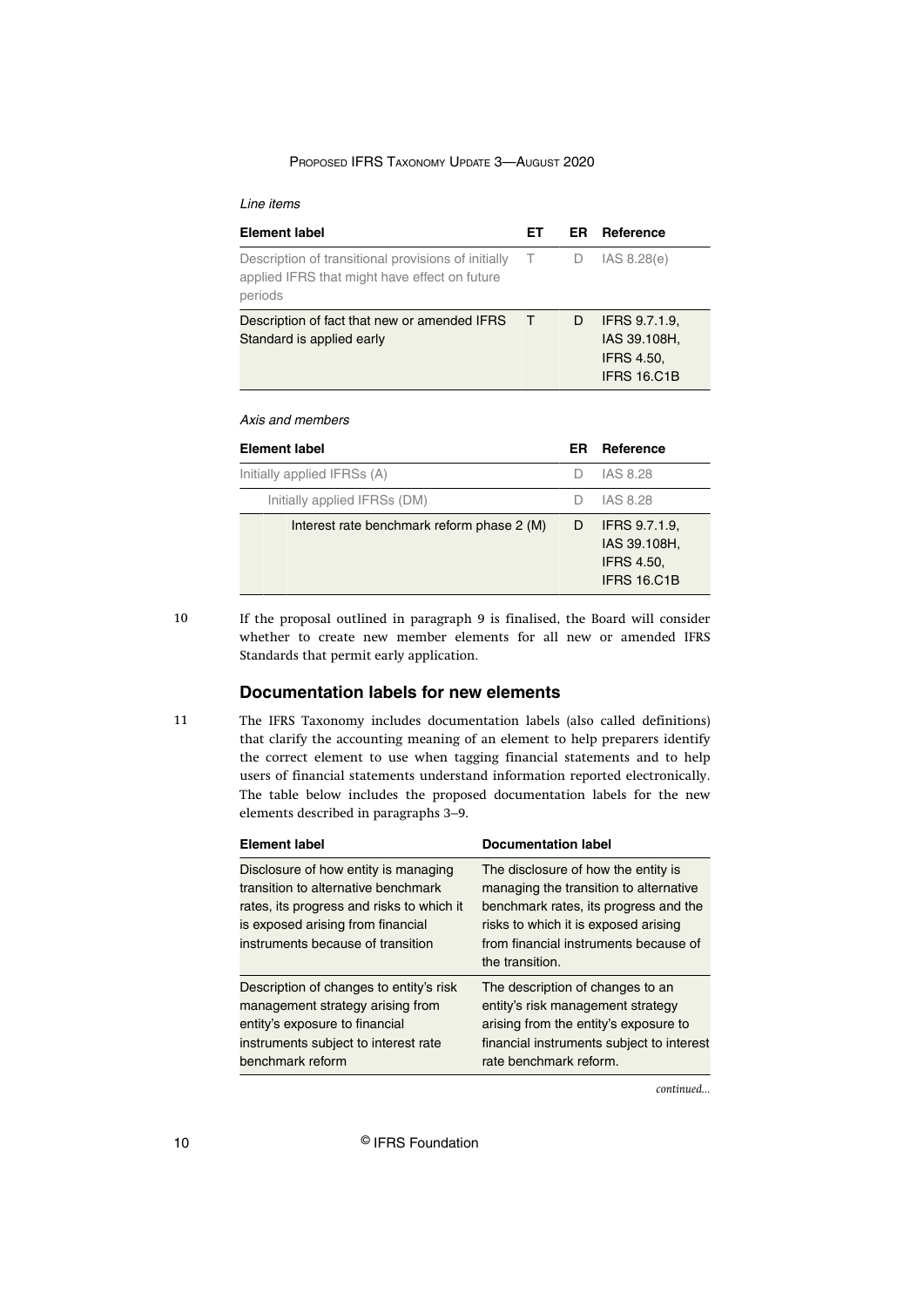| continued |
|-----------|
|           |

| <b>Element label</b>                                                                     | <b>Documentation label</b>                                                                                                                                                 |
|------------------------------------------------------------------------------------------|----------------------------------------------------------------------------------------------------------------------------------------------------------------------------|
| Disclosure of quantitative information                                                   | The disclosure of quantitative informa-                                                                                                                                    |
| about financial instruments that have                                                    | tion about financial instruments that                                                                                                                                      |
| yet to transition to alternative                                                         | have yet to transition to an alternative                                                                                                                                   |
| benchmark rate                                                                           | benchmark rate.                                                                                                                                                            |
| Quantitative information about non-                                                      | The quantitative information about                                                                                                                                         |
| derivative financial assets that have yet                                                | non-derivative financial assets that                                                                                                                                       |
| to transition to alternative benchmark                                                   | have yet to transition to an alternative                                                                                                                                   |
| rate                                                                                     | benchmark rate.                                                                                                                                                            |
| Quantitative information about non-                                                      | The quantitative information about                                                                                                                                         |
| derivative financial liabilities that have                                               | non-derivative financial liabilities that                                                                                                                                  |
| yet to transition to alternative                                                         | have yet to transition to an alternative                                                                                                                                   |
| benchmark rate                                                                           | benchmark rate.                                                                                                                                                            |
| Quantitative information about                                                           | The quantitative information about                                                                                                                                         |
| derivatives that have yet to transition to                                               | derivatives that have yet to transition to                                                                                                                                 |
| alternative benchmark rate                                                               | an alternative benchmark rate.                                                                                                                                             |
| Interest rate benchmarks (A)                                                             | The axis of a table defines the relation-<br>ship between the domain members or<br>categories in the table and the line<br>items or concepts that complete the<br>table.   |
| Interest rate benchmarks (DM)                                                            | This member stands for all interest rate<br>benchmarks. It also represents the<br>standard value for the 'Interest rate<br>benchmarks' axis if no other member<br>is used. |
| Significant interest rate benchmarks<br>subject to interest rate benchmark<br>reform (M) | This member stands for all significant<br>interest rate benchmarks that are<br>subject to interest rate benchmark<br>reform.                                               |
| Description of fact that new or                                                          | The description of the fact that a new                                                                                                                                     |
| amended IFRS Standard is applied                                                         | or amended IFRS Standard is applied                                                                                                                                        |
| early                                                                                    | earlier than its effective date.                                                                                                                                           |
| Interest rate benchmark reform<br>phase 2 (M)                                            | This member stands for Interest Rate<br>Benchmark Reform Phase 2<br>(Amendments to IFRS 9, IAS 39,<br>IFRS 7, IFRS 4 and IFRS 16).                                         |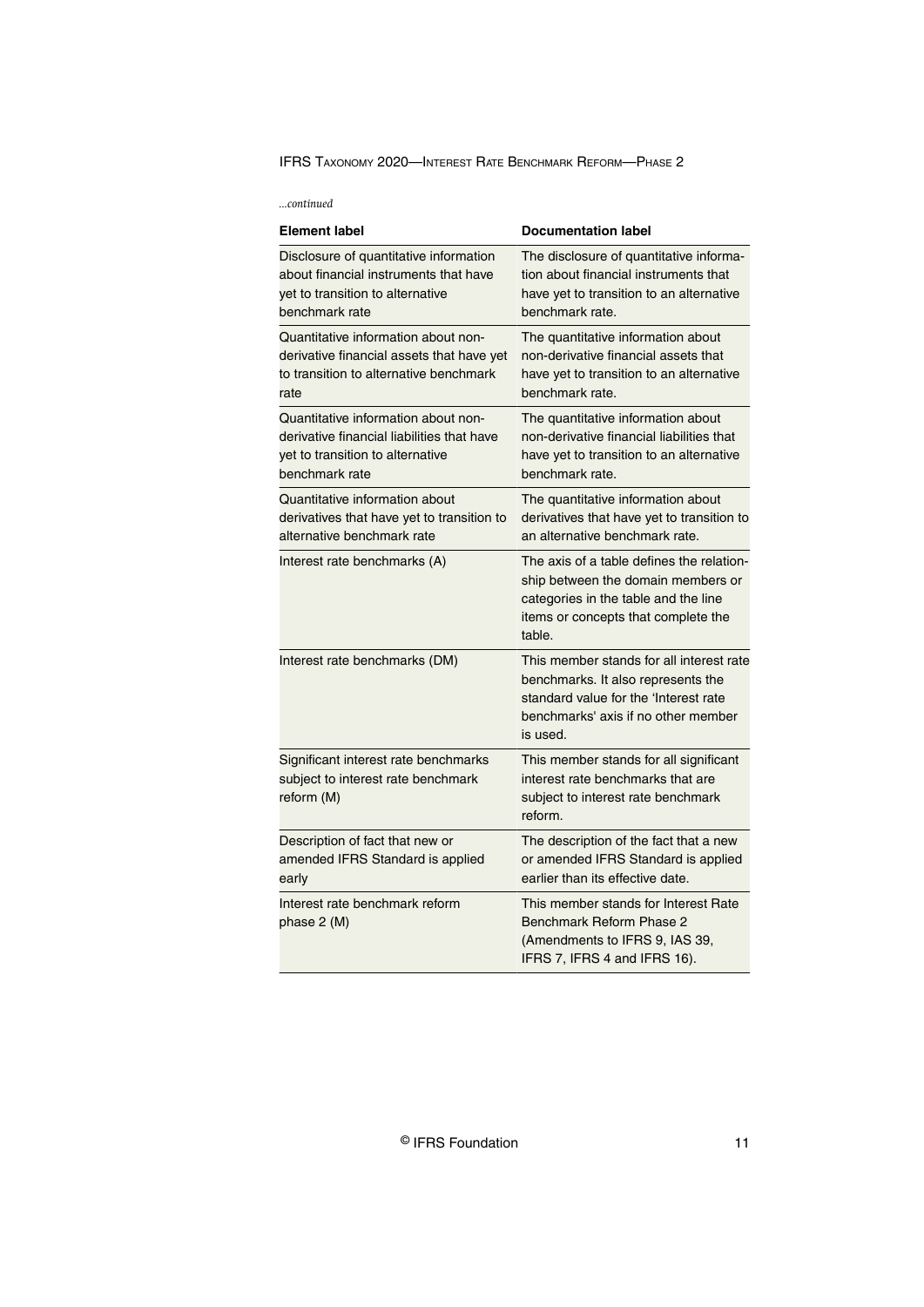#### <span id="page-12-0"></span>**Approval by the Board of Proposed IFRS Taxonomy Update Interest Rate Benchmark Reform—Phase 2 published in August 2020**

Proposed IFRS Taxonomy Update *Interest Rate Benchmark Reform—Phase 2* was approved for publication by 12 of 13 members of the International Accounting Standards Board. Mr Gast abstained in view of his recent appointment to the Board.

| Hans Hoogervorst | Chairman   |
|------------------|------------|
| Suzanne Lloyd    | Vice-Chair |
| Nick Anderson    |            |
| Tadeu Cendon     |            |
| Martin Edelmann  |            |
| Françoise Flores |            |
| Zach Gast        |            |
| Jianqiao Lu      |            |
| Darrel Scott     |            |
| Thomas Scott     |            |
| Rika Suzuki      |            |
| Ann Tarca        |            |
| Mary Tokar       |            |
|                  |            |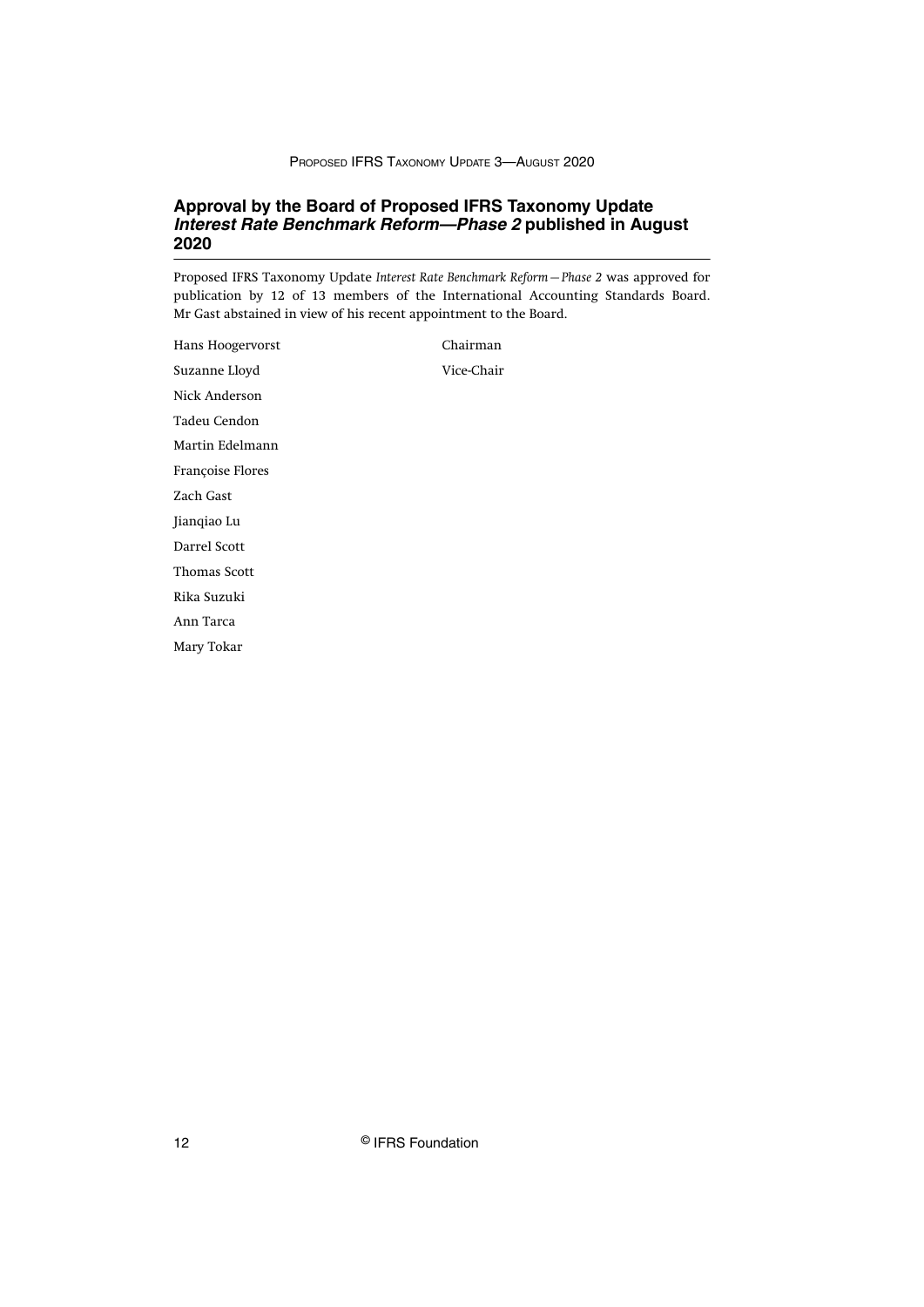#### <span id="page-13-0"></span>**Appendix—IFRS Taxonomy content terminology**

The tables in this appendix provide a brief explanation of the IFRS Taxonomy terms used in this document.

*continued...*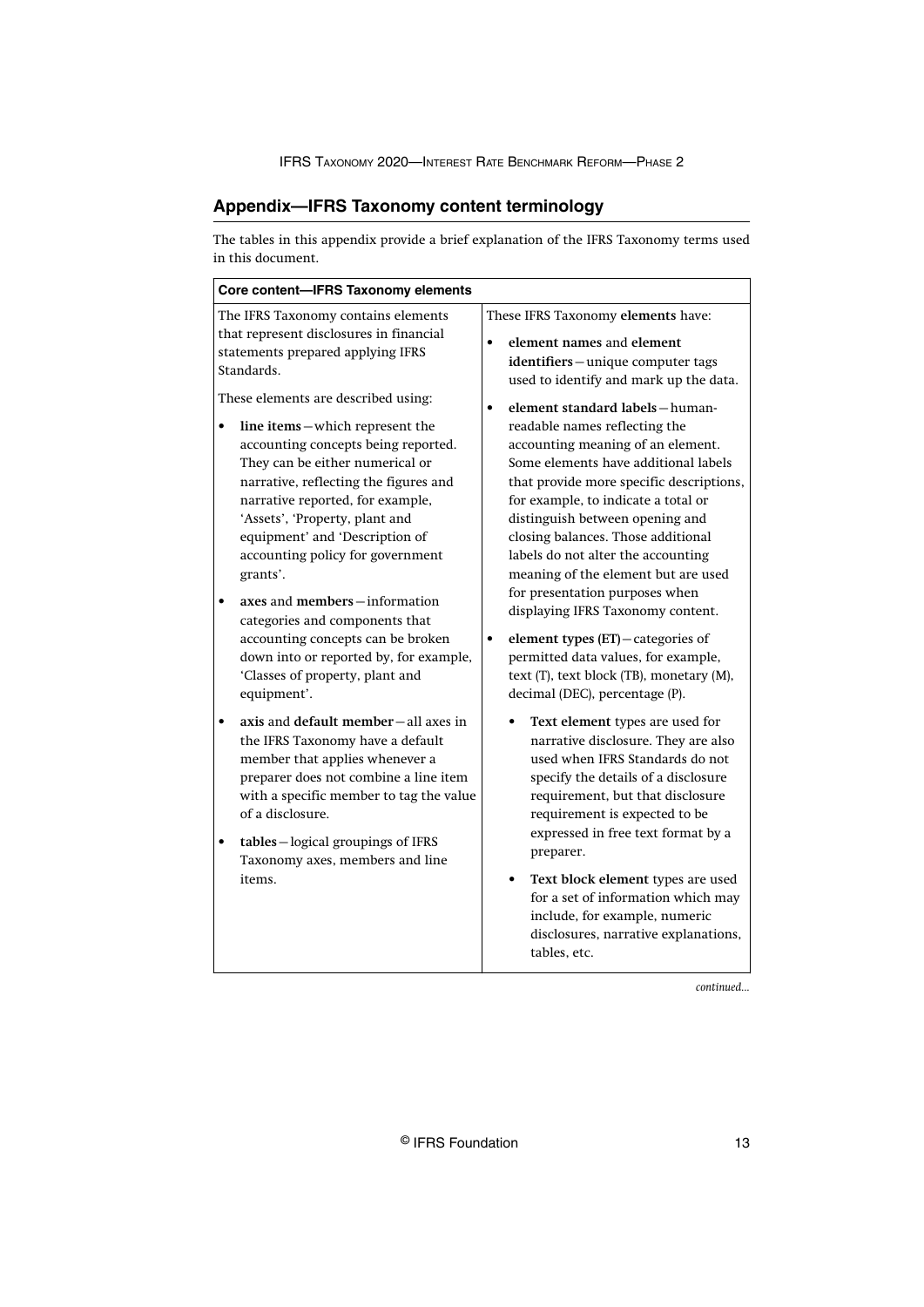*...continued*

| Core content-IFRS Taxonomy elements                                                                                       |                                                                                                                                                                                                                                                                                                                                                                                                                                                                                                                                |  |
|---------------------------------------------------------------------------------------------------------------------------|--------------------------------------------------------------------------------------------------------------------------------------------------------------------------------------------------------------------------------------------------------------------------------------------------------------------------------------------------------------------------------------------------------------------------------------------------------------------------------------------------------------------------------|--|
|                                                                                                                           | element properties, such as the:<br>$\bullet$<br>period – which indicates whether<br>the element is expected to be<br>reported for a period of time<br>(duration) or at a particular point<br>in time (instant); and<br>balance – which indicates whether<br>the element is generally expected<br>to be reported as a credit or a debit.                                                                                                                                                                                       |  |
| Supporting content-documentation and references for IFRS Taxonomy elements                                                |                                                                                                                                                                                                                                                                                                                                                                                                                                                                                                                                |  |
| The IFRS Taxonomy provides supporting<br>content to help users better understand<br>the accounting meaning of an element. | This content includes:<br>references – which link an element to<br>the authoritative literature, for<br>example, IFRS 15 Revenue from Contracts<br>with Customers.<br>element reference types (ER) - which<br>define the source of an element, for<br>example, disclosure (D), example (E)<br>and common practice (CP).<br>documentation labels - which provide<br>a textual definition of each element.<br>The sources of these definitions are<br>the IFRS Standards and their<br>accompanying materials, when<br>available. |  |